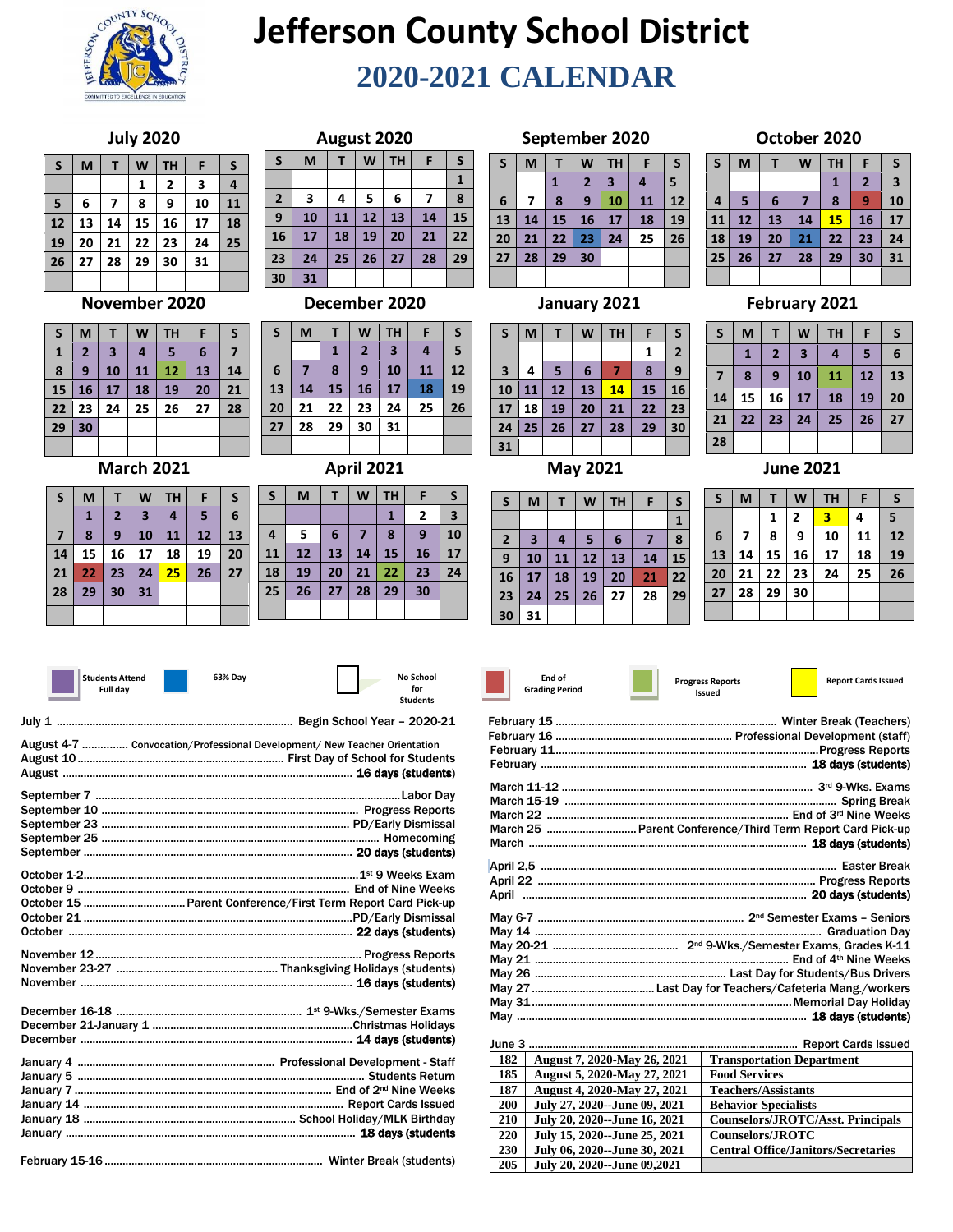| <b>Fiscal Year 2020-2021</b><br><b>HOLIDAY SCHEDULE</b> |                       |                                                                                   |                       |                                                                                   |                       |                                                                                                   |  |  |
|---------------------------------------------------------|-----------------------|-----------------------------------------------------------------------------------|-----------------------|-----------------------------------------------------------------------------------|-----------------------|---------------------------------------------------------------------------------------------------|--|--|
| <b>MONTHS</b>                                           | # WORK<br><b>DAYS</b> | <b>187 Day Employees</b><br>August 4, 2020-May 27, 2021                           | # WORK<br><b>DAYS</b> | 182 Day Employees<br>August 6, 2020-May 26, 2021                                  | # WORK<br><b>DAYS</b> | <b>185 Day Employees</b><br>August 5, 2020-May 27, 2021<br>*August 3, 2020-May 27, 2021(Managers) |  |  |
| <b>July 2020</b>                                        | 0                     |                                                                                   | 0                     |                                                                                   | $*2$                  | <b>MANAGERS</b>                                                                                   |  |  |
| August 2020                                             | 20(4PD)               |                                                                                   | 18                    |                                                                                   | 19                    |                                                                                                   |  |  |
| September 2020                                          | 20(PD)                | September 07, 2020<br><b>Labor Day</b><br>September 25, 2020<br><b>Homecoming</b> | 20                    | September 07, 2020<br><b>Labor Day</b><br>September 25, 2020<br><b>Homecoming</b> | 20                    | September 07, 2020<br><b>Labor Day</b><br>September 25, 2020<br><b>Homecoming</b>                 |  |  |
| October 2020                                            | 22                    |                                                                                   | 22                    |                                                                                   | 22                    |                                                                                                   |  |  |
| November 2020                                           | 16                    | November 23-27, 2020<br><b>Thanksgiving Break</b>                                 | 16                    | November 23-27, 2020<br><b>Thanksgiving Break</b>                                 | 16                    | November 23-27, 2020<br><b>Thanksgiving Break</b>                                                 |  |  |
| December 2020                                           | 14                    | December 21, 2020--December 31, 2020<br><b>Christmas Break</b>                    | 14                    | December 21, 2020--December 31, 2020<br><b>Christmas Break</b>                    | 14                    | December 21, 2020--December 31, 2020<br><b>Christmas Break</b>                                    |  |  |
| January 2021                                            | 19(PD)                | January 1, 2021- Christmas Break<br>January 18, 2021-MLK                          | 18                    | January 1-4, 2021- Christmas Break<br>January 18, 2021-MLK                        | 19(PD)                | January 1, 2021- Christmas Break<br>January 18, 2021-MLK                                          |  |  |
| February 2021                                           | 19(PD)                | <b>February 15, 2021</b><br><b>Winter Break</b>                                   | 18                    | February 15-16, 2021<br><b>Winter Break</b>                                       | 18                    | February 15-16, 2021<br><b>Winter Break</b>                                                       |  |  |
| <b>March 2021</b>                                       | 18                    | March 15-19, 2021<br><b>Spring Break Week</b>                                     | 18                    | March 15-19, 2021<br><b>Spring Break Week</b>                                     | 18                    | March 15-19, 2021<br><b>Spring Break Week</b>                                                     |  |  |
| <b>April 2021</b>                                       | 20                    | April 2-5, 2021<br><b>Easter Break</b>                                            | 20                    | April 2-5, 2021<br><b>Easter Break</b>                                            | 20                    | April 2-5, 2021<br><b>Easter Break</b>                                                            |  |  |
| <b>May 2021</b>                                         | 19                    |                                                                                   | 18                    |                                                                                   | 19                    |                                                                                                   |  |  |
| <b>Total Days</b>                                       | 187                   |                                                                                   | 182                   |                                                                                   | 185<br>$*187$ (Mgr)   |                                                                                                   |  |  |